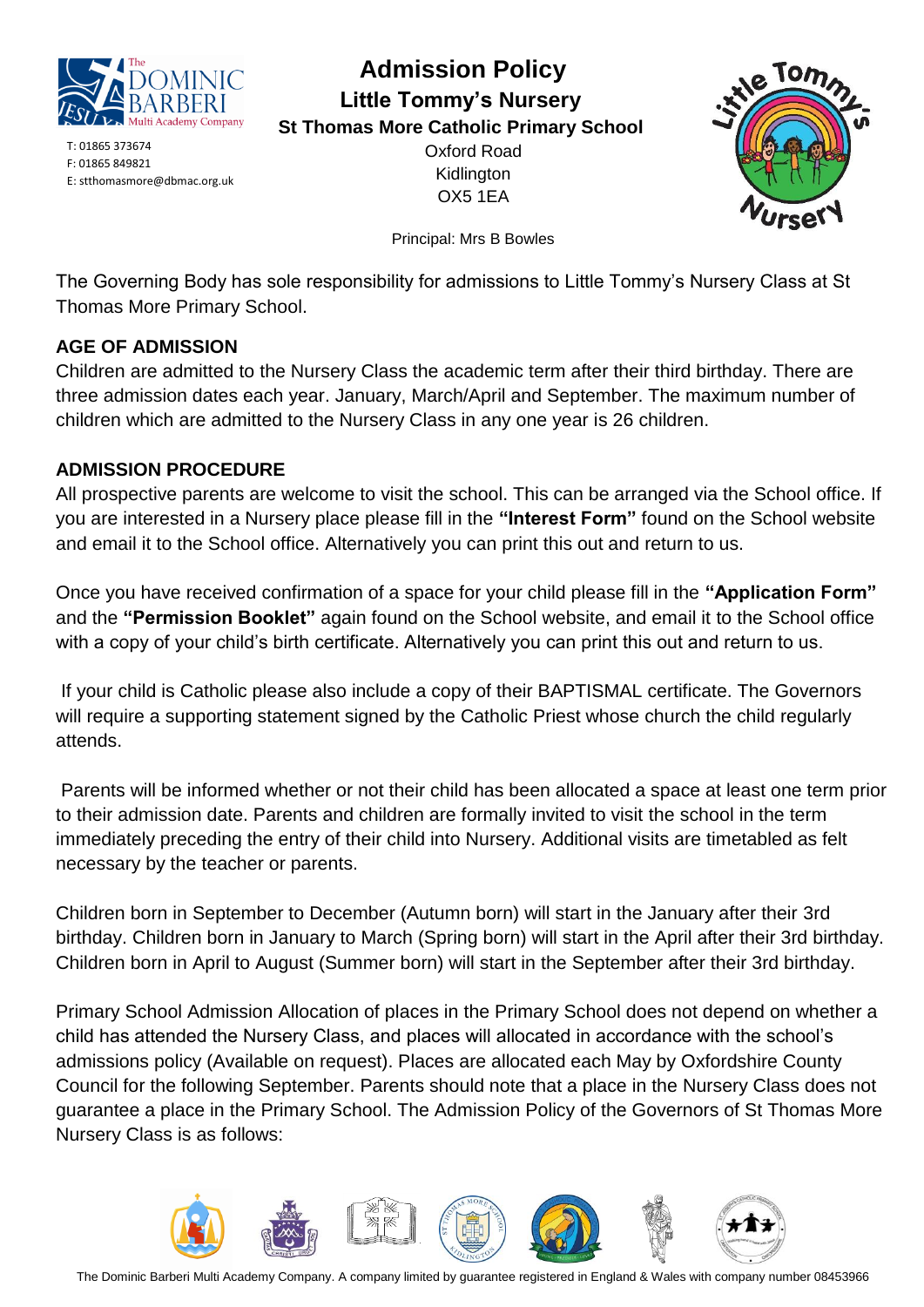

T: 01865 373674 F: 01865 849821 E: stthomasmore@dbmac.org.uk

### **Admission Policy Little Tommy's Nursery St Thomas More Catholic Primary School** Oxford Road

Kidlington OX5 1EA



Principal: Mrs B Bowles

1. Baptised Catholic children living in the Parish of St Thomas More, Kidlington and St Hugh of Lincoln, Woodstock who have a sibling in the school at the time of admission.

2. Baptised Catholic children from within the parish boundaries of St Thomas More, Kidlington and St Hugh of Lincoln, Woodstock.

3. Baptised Catholic children living outside the parish of St Thomas More, Kidlington and St Hugh of Lincoln, Woodstock who have a sibling in the school at the time of admission.

4. Baptised Catholic children living outside the parish of St Thomas More, Kidlington or St Hugh of Lincoln, Woodstock.

5. Non Catholic children who have a sibling in the school at the time of admission.

6. Non Catholic children.

#### Note 1

Children with a statement of special educational need that names the school must be admitted. This will reduce the number of places available to applicants.

#### Note 2

Priority in each category will be given to children who are in the care of the local authority (Ref. Section 22 of the Children Act 1989).

#### Note 3

If there is over subscription within a category the governors will give priority to children living closest to the school determined by shortest straight line distance measured from the pupil's gate of the school to the home address. Where a child resides at more than one address, the one where the child spends the majority of weekday nights will be the one considered.

#### Note 4

Parents who wish to appeal against the decision of the governors to refuse their child a place in the school may apply in writing, setting out the grounds on which it is made, to the Chair of Governors.